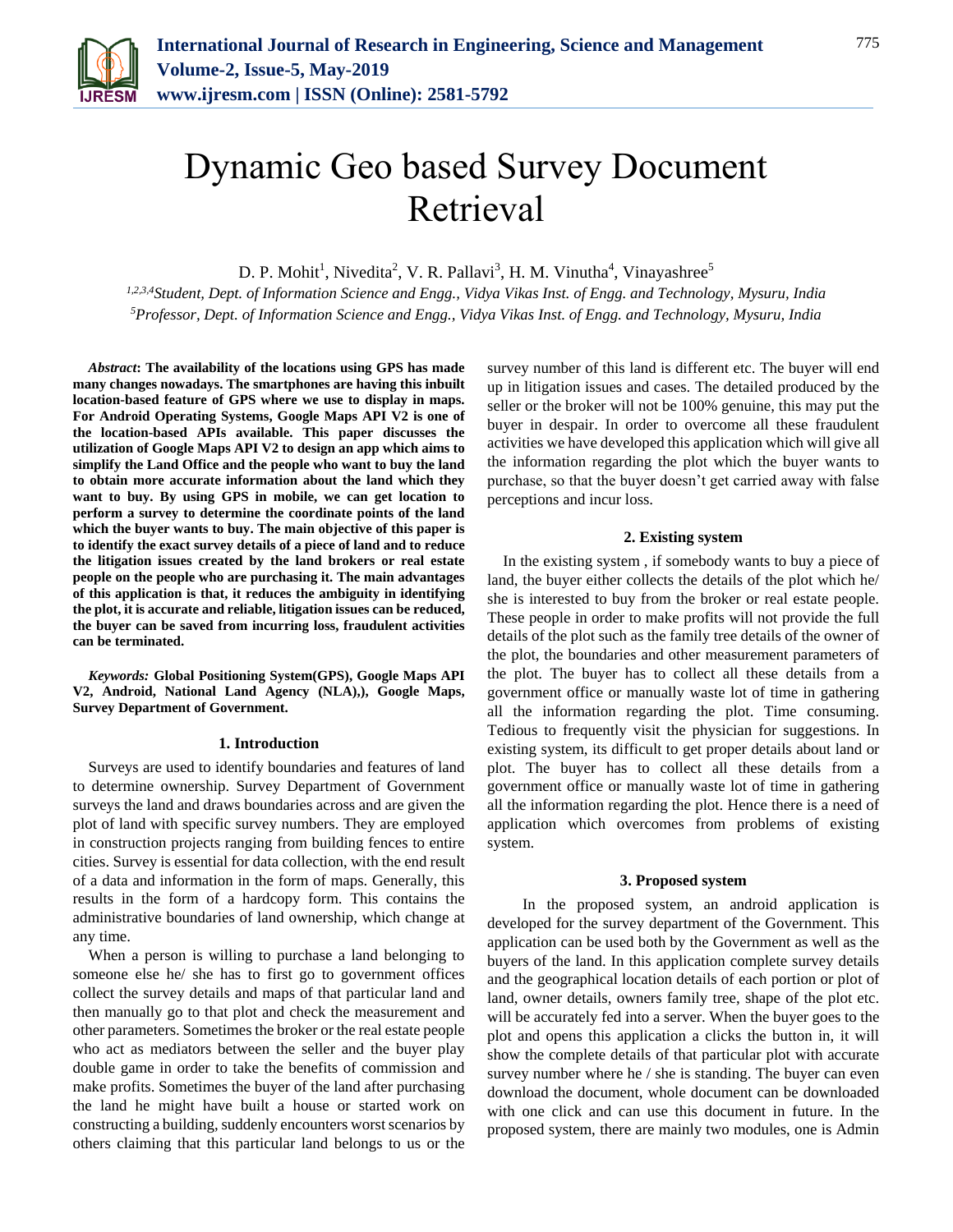

# **International Journal of Research in Engineering, Science and Management Volume-2, Issue-5, May-2019 www.ijresm.com | ISSN (Online): 2581-5792**

module and the other is user module. In Admin module there is two other sub-modules, they are Manage User module and Manager Service Provider (Survey Department). In Manage User module admin can add, delete and view users registered into the applications. In Manager Survey Provider module, admin can manage service providers by adding details of service providers and also admin can view service providers. In User module, Register and Login module, the user has to get registered to our application and can login to view the app modules, Receive Notification module is for the users to get notifications about the confirmation message to access the land details, Request Land Details module is to request for land details provided by survey departments and View Plot/ Land Details module is used to view details about the lands or plots. The Manager Service Provider module contains Login Module where the service provider has to get logged-in to the application to view the app modules, View Request module is used by the service provider to view request sent by user to access the land details, Send Notifications module is used by the service provider send confirmation message to user for accepting service to provide land details and Provide Land Details module where the service provider allow the user to access the land details. The advantages of the proposed system is that, it can reduces the ambiguity in identifying the plot, it is accurate and reliable, litigation issues can be reduced, the buyer can be saved from incurring loss and fraudulent activities can be terminated.

#### **4. System design**

The purpose of the design phase is to plan a solution of the problem specified by the requirements document. This phase is the first step in moving from the problem domain to the solution domain. In other words, starting with what is needed; design takes us toward how to satisfy the needs.

A data flow diagram (DFD) is a graphical representation of the "flow" of data through an information system. DFDs can also be used for the visualization of data processing (structured design). On a DFD, data items flow from an external data source or an internal data store to an internal data store or an external data sink, via an internal process. The data flow diagram for admin and user of our system is shown in Fig. 1 and Fig.2 respectively.



Fig. 1. DFD for Admin



# **5. Results and discussions**

Our android application is implemented using object oriented programming language. Following snapshots below shows our application pages.



Fig. 3. Home page

Fig. 3 shows the home page of our applications, where the user can login to our application, they can contact us and they can know about us more.



Fig. 4. Login page

 Fig. 4, shows the Login page where both the admin and the user can login to the application.

| Administrator                                                                                                                                                                        |                                      |                                                                                                                                                                                                                                                                                                                                                                   |                                               | ×. |
|--------------------------------------------------------------------------------------------------------------------------------------------------------------------------------------|--------------------------------------|-------------------------------------------------------------------------------------------------------------------------------------------------------------------------------------------------------------------------------------------------------------------------------------------------------------------------------------------------------------------|-----------------------------------------------|----|
| <b>Address</b><br><b><i><u>STERN COMPANY</u></i></b><br><b>BERGE BANKING TION</b>                                                                                                    |                                      | Aukš Aleve Staryey Deltaile<br><b>Service Science</b><br><b><i><u>A CARD COMPANY</u></i></b>                                                                                                                                                                                                                                                                      |                                               |    |
| We Managelius outstands<br>Managehupsrinshahe<br>$\overline{\phantom{a}}$<br>EB teamptowerfundationals<br>EB Managementsuppo<br>$\mathcal{C}_{\mathcal{H}}$<br><b>Browns Nurseys</b> | $\sim$<br>$\sim$<br>$\sim$<br>$\sim$ | ----<br><b>Service</b><br><b>Advertising</b><br><b>Texture</b><br><b>Silver Street</b><br>--<br>This issue basis<br><b>SHOWER</b><br>---<br>$\alpha$<br><b><i>DATES</i></b><br>__<br><b>TELEVISION CONTROL</b><br>$\overline{a}$<br>-<br><b>Road of the Ford</b><br><b>DETA-SIX-13</b><br>-<br><b>ARRESTS</b><br><b>ASTAN CHARLES</b><br>Renaultantian Average of | <b>Service Address</b><br>to insurer<br>ستردد |    |
| <b><i>Shower Survey</i></b>                                                                                                                                                          |                                      | ٠                                                                                                                                                                                                                                                                                                                                                                 |                                               |    |

Fig. 5. Add new survey details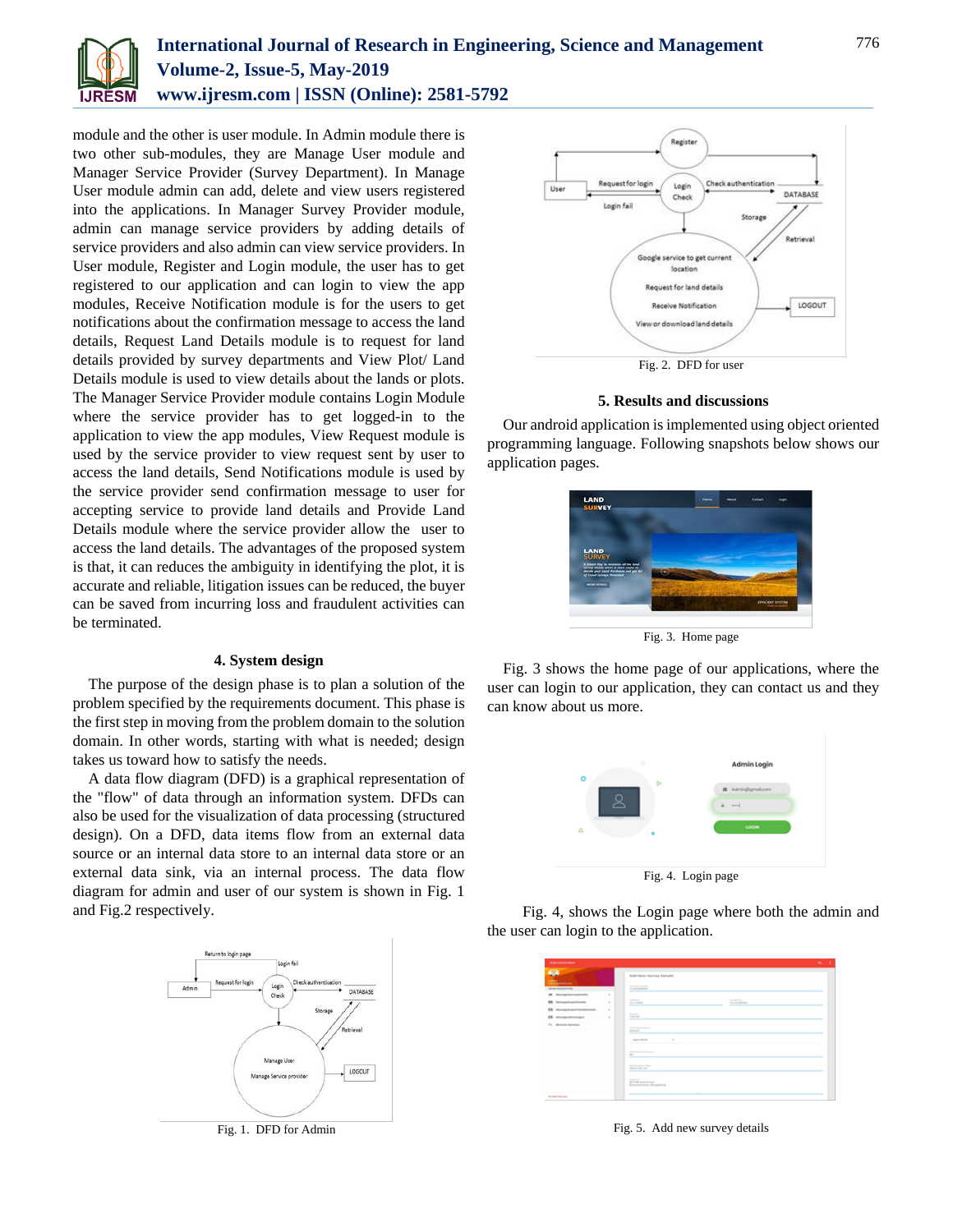

# **International Journal of Research in Engineering, Science and Management Volume-2, Issue-5, May-2019 www.ijresm.com | ISSN (Online): 2581-5792**

 Fig. 5, shows Add New Survey Details page where the admin adds the new survey details of the land by giving details such as survey number of the land, its latitude and longitude, its radius, owner name, type of land e.g. Agriculture land, dimension of the land in acres, registration date and the address.

| Administrator                                                 |          |                                                                                                                            |                                    | $\alpha$<br>٠ |
|---------------------------------------------------------------|----------|----------------------------------------------------------------------------------------------------------------------------|------------------------------------|---------------|
| Q<br><b>SAMPLE</b><br><b><i><u>Advisory Great com</u></i></b> |          | Add New Buyer Details                                                                                                      |                                    |               |
| <b>MAIN NAVIGATION</b>                                        |          | Present four excitations.<br><b>Billdoor</b>                                                                               |                                    |               |
| A throughbroadtetals                                          | $\alpha$ |                                                                                                                            |                                    |               |
| <b>IRI</b> Internaprincare Geriada                            | $\sim$   | <b>The Service Service</b><br>430444<br>--                                                                                 |                                    |               |
| 63<br>Managelingen Pannhyllerhalle                            | $\alpha$ |                                                                                                                            |                                    |               |
| 63<br><b>Bristops Massages</b>                                | $\sim$   | Latitude<br><b>SI BOY-EMI</b><br>-                                                                                         | <b>School Cold</b><br>T6-4179-5680 |               |
| C), Morena Humman                                             |          | <b>The American</b><br><b>Wild more</b>                                                                                    |                                    |               |
|                                                               |          | -<br>The fourth and                                                                                                        |                                    |               |
|                                                               |          | Ramerin<br>-                                                                                                               |                                    |               |
|                                                               |          | <b>Personal Property</b><br>$\frac{1}{2} \left( \frac{1}{2} \right) \left( \frac{1}{2} \right) \left( \frac{1}{2} \right)$ |                                    |               |
|                                                               |          | week show different                                                                                                        |                                    |               |
| <b>Bluest forces.</b>                                         |          | <b>Holten</b><br>Mandas                                                                                                    |                                    |               |
|                                                               |          | Fig. 6. Add buyer details                                                                                                  |                                    |               |

Fig. 6, shows the page to add the details of the buyer. This page takes the information such as parent survey number and new survey number of the land, latitude and longitude, radius, dimension, address etc.

| Administrator                               |          |                         |                   |                 |                                |        |                    | $Q_2 = 1$          |  |
|---------------------------------------------|----------|-------------------------|-------------------|-----------------|--------------------------------|--------|--------------------|--------------------|--|
| 0<br><b>Address</b>                         |          | View Survey Details     |                   |                 |                                |        |                    |                    |  |
| <b>Addisgloom</b><br><b>MAIN NAVIGATION</b> |          | <b>Title Steel Name</b> | Latitude          |                 | Longitude Ballus Land Catergra |        | Address Dimensions | \$35 Dalpha        |  |
| # Managelianes/brists                       | ٠        | <b>Usedar</b>           | <b>KI DANCING</b> | <b>TANZININ</b> | 12,349 Commercial              | Motors | $^{16}$            | <b>Ball Delate</b> |  |
| <b>M</b> Manageboard-rock                   | ٠        |                         |                   |                 |                                |        |                    |                    |  |
| E3 ManagelhoperFamilyDetails                | $\alpha$ |                         |                   |                 |                                |        |                    |                    |  |
| El Managelihotnages                         | $\alpha$ |                         |                   |                 |                                |        |                    |                    |  |
| Q. Browns burneys                           |          |                         |                   |                 |                                |        |                    |                    |  |
|                                             |          |                         |                   |                 |                                |        |                    |                    |  |
|                                             |          |                         |                   |                 |                                |        |                    |                    |  |
|                                             |          |                         |                   |                 |                                |        |                    |                    |  |
|                                             |          |                         |                   |                 |                                |        |                    |                    |  |
|                                             |          |                         |                   |                 |                                |        |                    |                    |  |
|                                             |          |                         |                   |                 |                                |        |                    |                    |  |
|                                             |          |                         |                   |                 |                                |        |                    |                    |  |
|                                             |          |                         |                   |                 |                                |        |                    |                    |  |

Fig. 7. View survey details

Fig. 7, shows the page to view the survey details of the land which are surveyed.



Fig. 8, shows the page to view the details of the buyer who wish to buy the land.

| Administrator                                                |                                                                  | $\bullet$ |
|--------------------------------------------------------------|------------------------------------------------------------------|-----------|
| œ<br><b>Address</b><br><b><i><u>AMERICAN COMPANY</u></i></b> | Add Buyer Family Details                                         |           |
| <b>BEAR RAPRATION</b>                                        | <b>Book Starter</b><br><b>The French</b><br>ــ                   |           |
| de Managettanophotats                                        | ٠                                                                |           |
| <b>PS</b> Managehoperbehals                                  | <b>Indicad File</b><br>Choose Fax: Family, Link History (d)<br>٠ |           |
| E3 Managetheant-analysischafts                               | $\sim$<br><b>School</b>                                          |           |
| EB ManageMinimages                                           | $\alpha$                                                         |           |
| C. Browne Barrenas                                           |                                                                  |           |
|                                                              |                                                                  |           |
|                                                              |                                                                  |           |
|                                                              |                                                                  |           |
|                                                              |                                                                  |           |
|                                                              |                                                                  |           |
|                                                              |                                                                  |           |
|                                                              |                                                                  |           |
|                                                              |                                                                  |           |
|                                                              |                                                                  |           |
| <b>Stuart National</b>                                       |                                                                  |           |
|                                                              |                                                                  |           |
|                                                              | Fig. 9. Add buyer family details                                 |           |

Fig. 9, shows the page where the buyer needs to add their family details by uploading some certificates asked.

| Administrator                      |          |                                        | $\alpha - i$ |  |
|------------------------------------|----------|----------------------------------------|--------------|--|
| ⊝<br>-<br>Address:<br>Ammarination |          | Add Site Images<br>Senior Northern     |              |  |
| <b>BANKAPG/VIN</b>                 |          | 12540HDL<br>__                         |              |  |
| # ManagetheneyDetails              | ò.       |                                        |              |  |
| <b>El</b> Manageboyettetals        | $\sim$   | Image Title<br><b>Bronz View</b><br>⋍  |              |  |
| E3 Manageburght and plotals        | $\alpha$ | Image                                  |              |  |
| El Managelihatenages               | $\sim$   | Choose Fax: 10, acres, apr. 1254714.pg |              |  |
| C. Browse bureaux                  |          | <b>SALES</b>                           |              |  |
|                                    |          |                                        |              |  |

Fig. 10. Add site images

Fig. 10, shows the page where the site images which has to be sold can be uploaded which is displayed when the buyer browses the surveys.

| Advertising           |        |                                          |                   | $0.7 - 1$ |
|-----------------------|--------|------------------------------------------|-------------------|-----------|
|                       |        | <b>Browse Surveys</b>                    |                   |           |
| <b>BASE AMERICANS</b> |        | <b>Parties women</b><br><b>Billiaria</b> |                   |           |
| <b>ALCOHOL: NO</b>    | ٠      |                                          |                   |           |
|                       | $\sim$ |                                          |                   |           |
|                       | $\sim$ | Paint Sevey bitals                       |                   |           |
|                       | ٠      | <b>Except Server</b>                     |                   |           |
| CL: Browne flurence   |        |                                          |                   |           |
|                       |        |                                          |                   |           |
|                       |        |                                          |                   |           |
|                       |        | Latinsk Discour Datable                  | property interest |           |
|                       |        |                                          |                   |           |
|                       |        |                                          |                   |           |
|                       |        |                                          |                   |           |
|                       |        |                                          |                   |           |
| <b>Brand Barnes</b>   |        |                                          |                   |           |

Fig. 11, shows the page where the buyer can browse the surveys.

# **6. Conclusion**

 Our land survey is an android application using which users can view details of lands. It thus saves time, effort and reduces the litigation issues created by the land brokers or real estate people on the people who are purchasing it. This application can be used both by the Government as well as the buyers of the land.

# **Acknowledgement**

We would like to express our appreciation and gratitude to